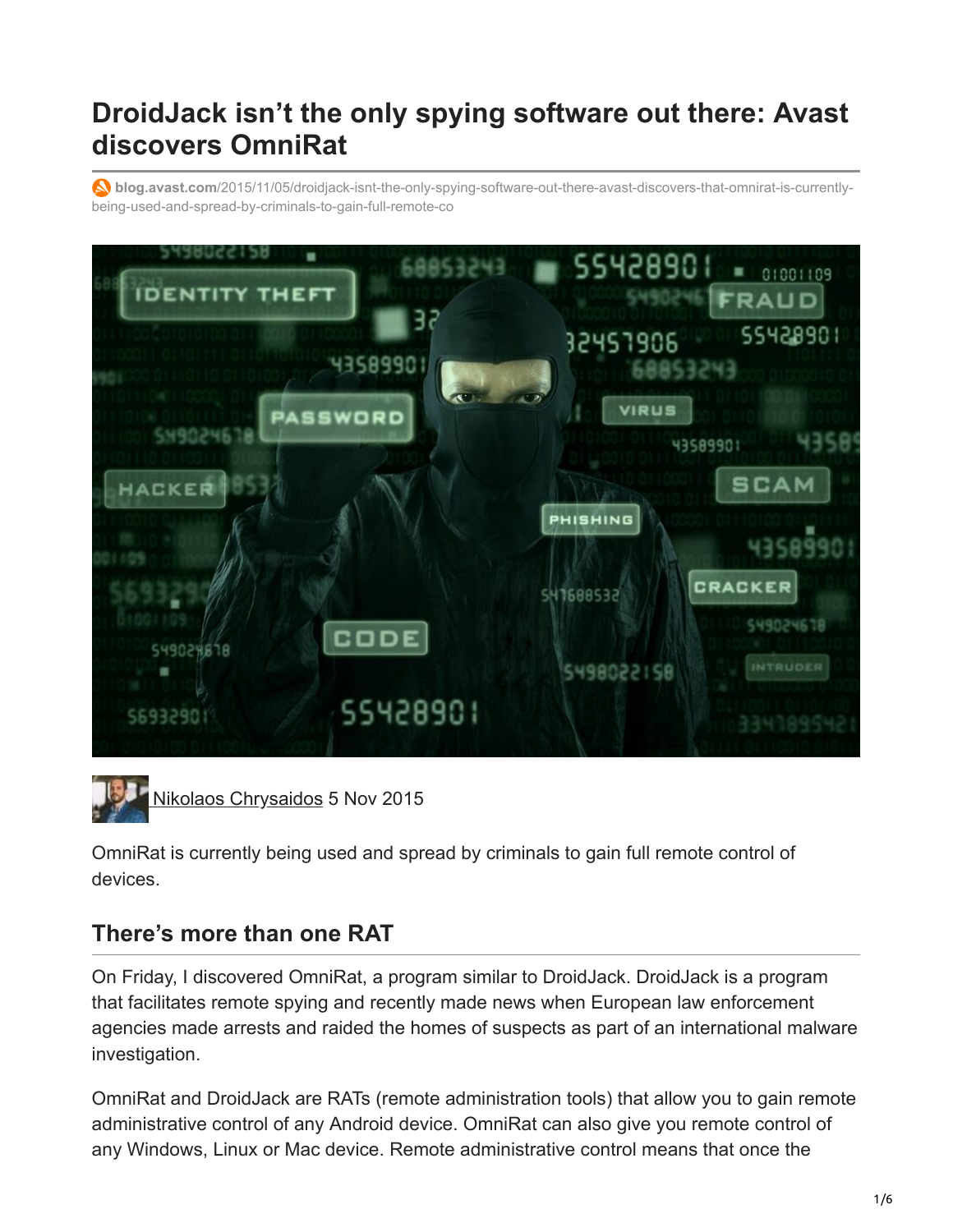software is installed on the target device, you have full remote control of the device.

On their website, OmniRat lists all of the things you can do once you have control of an Android, which include: retrieving detailed information about services and processes running on the device, viewing and deleting browsing history, making calls or sending SMS to any number, recording audio, executing commands on the device and more.

| ë                                                                                                                                                                                        |         |                                                                                                                                                                                     | HOME - ABOUT - FURDIANE - CONTACT                                                                                                                                                                          |
|------------------------------------------------------------------------------------------------------------------------------------------------------------------------------------------|---------|-------------------------------------------------------------------------------------------------------------------------------------------------------------------------------------|------------------------------------------------------------------------------------------------------------------------------------------------------------------------------------------------------------|
|                                                                                                                                                                                          |         | Multi OS Server - Android Client                                                                                                                                                    |                                                                                                                                                                                                            |
| Activity Information<br>You can retrieve detailed information about<br>services and processes running on the<br>clients device.<br>App Widgets<br>You can view the instabed app widgets. | E.<br>ᇳ | $O$ App<br>Michten De diese App installeren? De<br>whalt dann folgande Berechtigungen:<br><b>AAFENIDAFE</b><br>52-Karlenishaha Brubern John Kischen<br>÷.<br>53 Karlonichalte lesan | Account Manager<br>뇹<br>You can yiew and manage all available<br>accounts on the clients device.<br>Audio Manager<br>-es-<br>You can manage the clients audio le g<br>adjust volume or play sounds, etc.). |
| Audio Information<br>You can retrieve detailed information about<br>the clients audio configuration.<br>Battery Information                                                              | 帅       |                                                                                                                                                                                     | <b>Bluetooth Manager</b><br>You can manage the clients bluetooth le.g.<br>discover nearby devices, get a list of the<br>bonded devices, etc.).                                                             |
| You can retrieve detailed information about<br>the clients battery configuration.                                                                                                        | o       | ABBROOKS<br><b><i>BATALLEREN</i></b>                                                                                                                                                | Erowser Manager<br>۰<br>You can view and delete the clients.<br>browser history, bookmarks and searches.                                                                                                   |
| Bluetooth Information<br>You can retrieve detailed information about<br>the clients bluetooth configuration.                                                                             |         | O comandroid.engine<br>Michten De diese App installeren? De<br>erhält dann folgande Berechtigungen:<br><b>BATEMININTE</b>                                                           | Call Manager<br>◟<br>You can make calls to any number and end<br>running calls.                                                                                                                            |
| Call Information<br>You can retrieve detabed information about<br>the clients cad logs.                                                                                                  | ı.      | Telefonomen direct anyles<br>b Harfu kinnen Gebühren arfallen.<br>falafonstat u. drianan<br><b>D</b> SMS empfangers<br>DATE color MAPS beachwiters<br><b>DAS color MAFL langer</b>  | Clipboard Manager<br>r<br>You can view and set the clients clipboard.                                                                                                                                      |
| Camera Information                                                                                                                                                                       |         | SMS senders<br>> Harfa kinnen Gebühren arfallen.                                                                                                                                    | Consumer IR Manager                                                                                                                                                                                        |

Like DroidJack, OmniRat can be purchased online, but compared to DroidJack, it's a bargain. Whereas DroidJack costs \$210, OmniRat costs only \$25 to \$50 depending on which device you want to control.

You may be asking yourself, "Why is software like this being sold on the Internet?". According to DroidJack's creator, Sanjeevi, "Droidjack is a parental tool for Android remote administration," but Europol has made it very clear that using software like DroidJack for malicious purposes can have major consequences. In an investigation supported by Europol and Eurojust, law enforcement agencies in Europe and the U.S. arrested users of DroidJack.

## **OmniRat variant in the wild**

A custom version of OmniRat is currently being spread via social engineering. A user on a German tech forum, Techboard-online, describes how a RAT was spread to his Android device via SMS. After researching the incident, I have come to the conclusion that a variant of OmniRat is being used.

The author of the post received an SMS stating an MMS from someone was sent to him (in the example, a German phone number is listed and the SMS was written in German). The SMS goes on to say "This MMS cannot be directly sent to you, due to the Android vulnerability StageFright. Access the MMS within 3 days [Bitly link] with your telephone number and enter the PIN code [code]". Once the link is opened, a site loads where you are asked to enter the code from the SMS along with your phone number.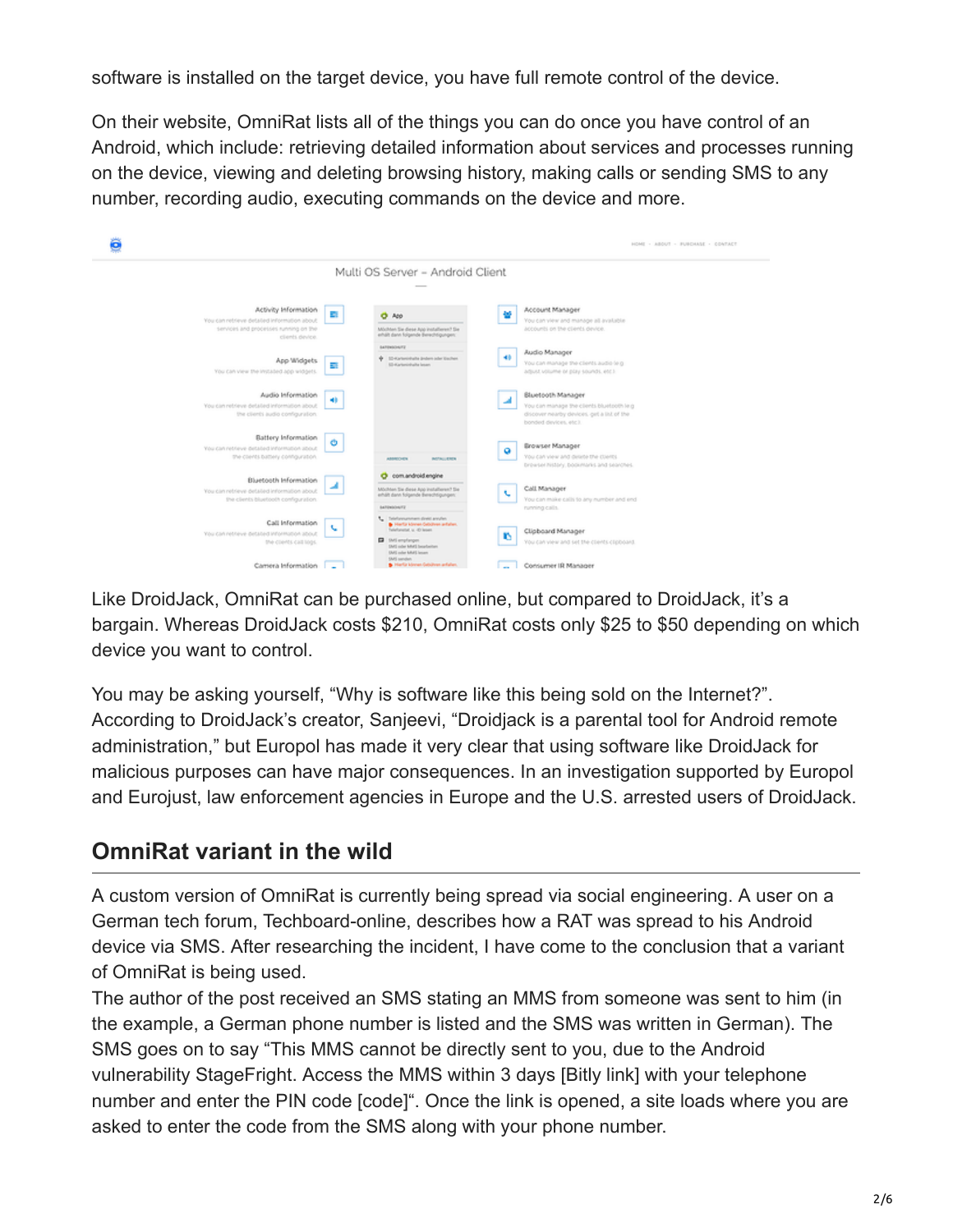Once you enter your number and code, an APK, mms-einst8923, is downloaded onto the Android device. The mms-einst8923.apk, once installed, loads a message onto the phone saying that the MMS settings have been successfully modified and loads an icon, labeled "MMS Retrieve" onto the phone.



Once the icon is opened by the victim, mms-einst8923.apk extracts OmniRat, which is encoded within the mms-einst8923.apk. In the example described on Techboard-online, a customized version of OmniRat is extracted.

The OmniRat APK requires users to accept and give OmniRat access many permissions, including edit text messages, read call logs and contacts, modify or delete the contents of the SD card. All of these permissions may seem evasive and you may be thinking, "Why would anyone give an app so much access?", but many of the trusted and most downloaded apps on the Google Play Store request many of the same permissions. The key difference is the source of the apps. I always recommend that users read app permissions carefully. However, when an app you are downloading directly from the Google Play Store requests permissions, it is rather unlikely the app is malicious. I therefore advise you only download apps directly from the Google Play Store. If, like this in case, the app is downloaded from an untrusted source, users should be highly suspicious of the permissions being requested.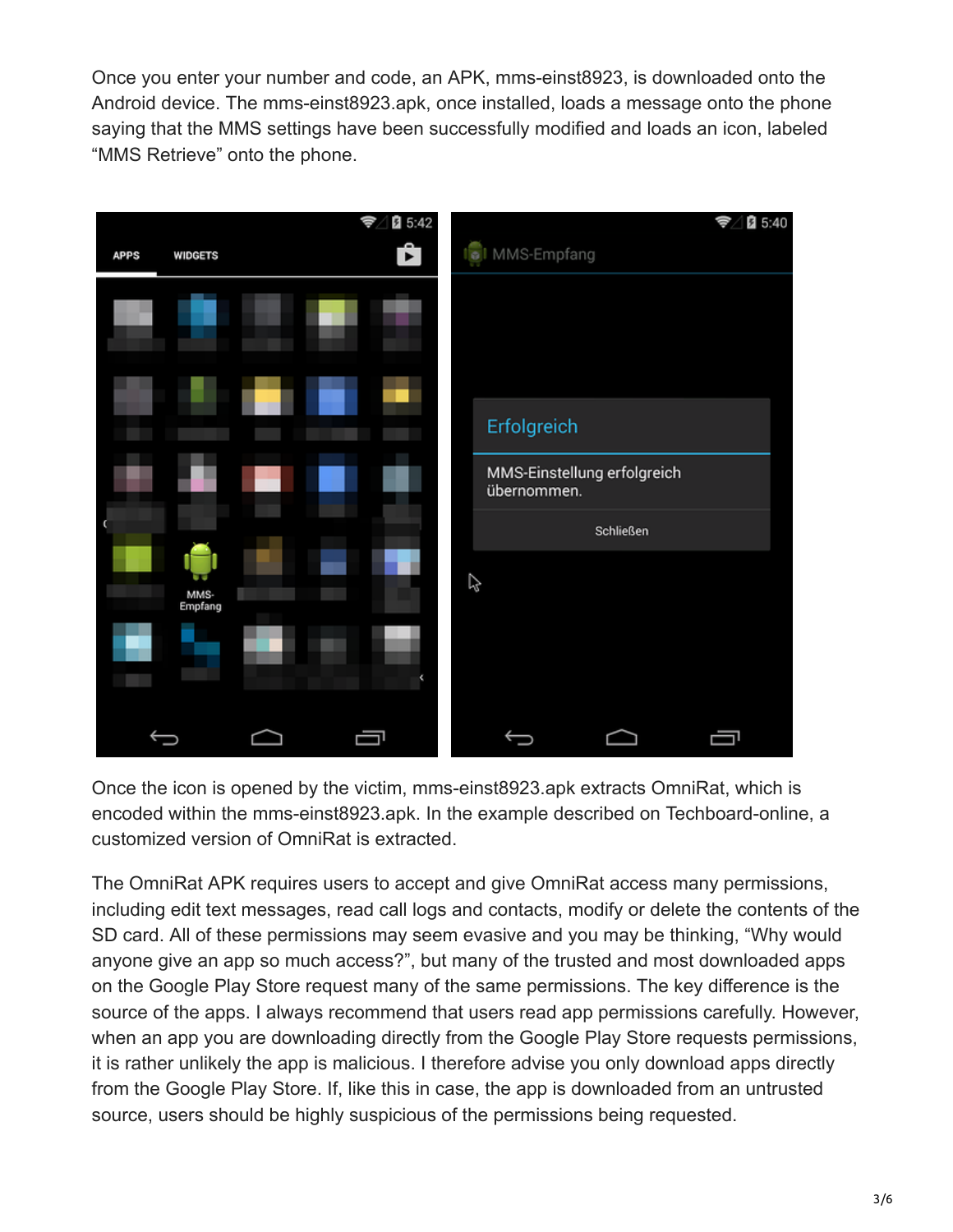

Once installed, OmniRat gives full remote administrative control of the device to the attacker. Even if the victim deletes the original "MMS Retrieve" icon installed with the mms-einst8923, OmniRat remains on the infected device. **The victim then has no idea their device is being controlled by someone else and that every move they make on the device is being recorded and sent back to a foreign server.**

**Furthermore, once cybercriminals have control over a device's contact list, they can easily spread the malware to more people. Inside this variant of OmniRat, there is a function to send multiple SMS messages. What makes this especially dangerous is that the SMS spread via OmniRat from the infected device will appear to be from a known and trusted contact of the recipients, making them more likely to follow the link and infect their own device.**

We know that the data collected by the customized version of OmniRat targeting the German person from the Techboard-online forum post is being sent back to a Russian domain, based on the command and control (C&C) server address the data is being sent to.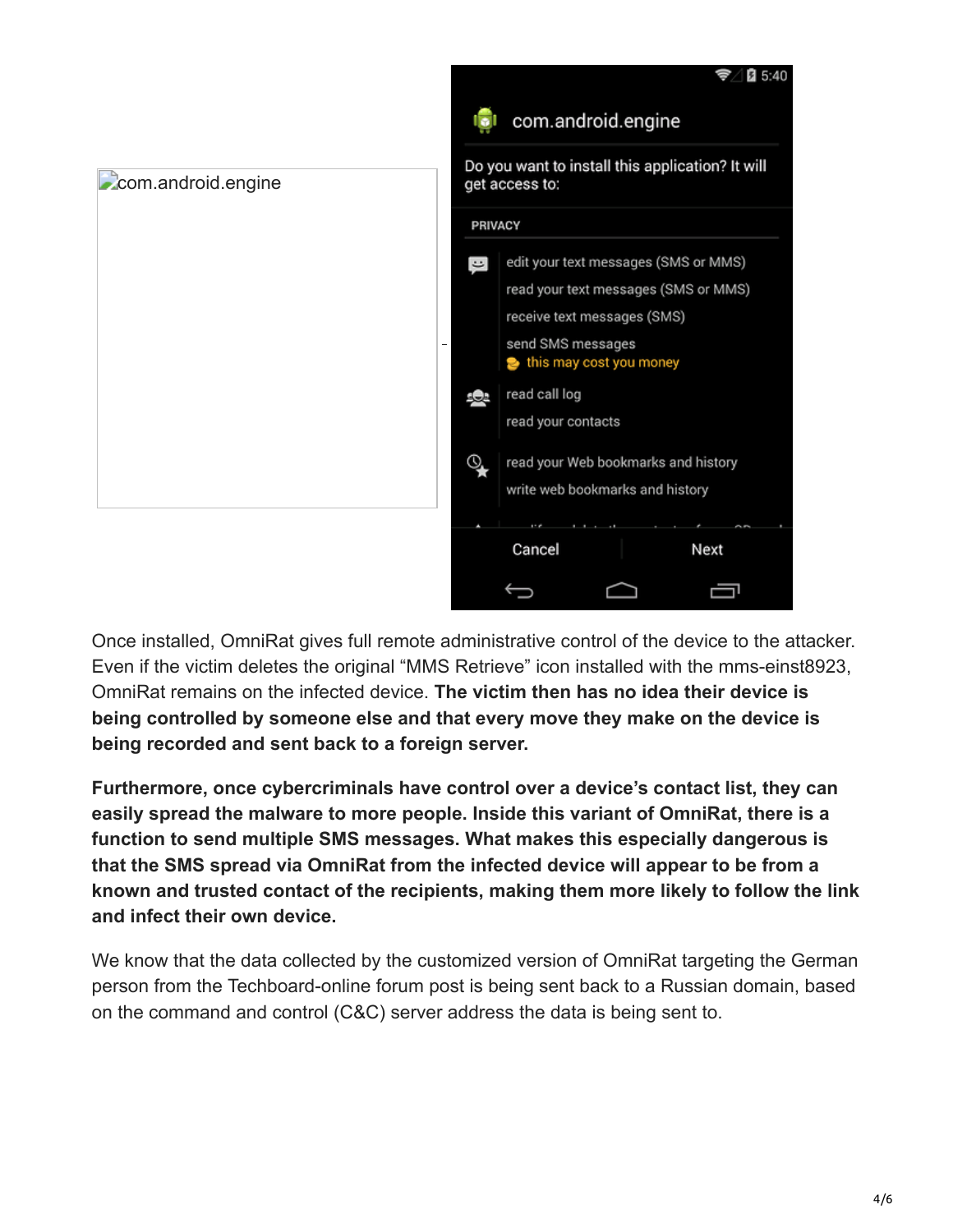```
public class MyService extends Service {
private static final b b;
private boolean c;
                                                      The ".ru" server address tell us the data
static \{MyService.b = new b("\blacksquare .ru", 1300);
\mathcal{F}public MyService() {
```
is being sent back to a Russian domain.

| $\left  \frac{\ell}{2} \right $         | Audio Information |                                                                                                                                           |
|-----------------------------------------|-------------------|-------------------------------------------------------------------------------------------------------------------------------------------|
|                                         |                   | this. VOLUME ALARM = String. format ("8d/8d", Integer. valueOf ((AudioMana                                                                |
| Key                                     | Value             | 4)), Integer.valueOf(((AudioManager)v0 1).getStreamMaxVolume(4<br>this. VOLUME DTMF = String.format("%d/%d", Integer.valueOf(((AudioManag |
| (a) Mode                                | Normal            | 8)), Integer.valueOf(((AudioManager)v0 1).getStreamMaxVolume({                                                                            |
| <b>Route</b>                            | Telefon           | this. VOLUME MUSIC = String.format("&d/&d", Integer.valueOf((AudioMana                                                                    |
| Output Frames Per Buffer                | 960               | 3)), Integer.valueOf(((AudioManager)v0 1).getStreamMaxVolume(3)                                                                           |
| Output Sample Rate                      | 48000             | this. VOLUME NOTIFICATION = String.format("8d/8d", Integer.valueOf((A)                                                                    |
| Ringer Mode                             | Normal            | 5)), Integer.valueOf(((AudioManager)v0 1).getStreamMaxVolume(                                                                             |
| Volume Alarm (Current / Maximum)        | 11/15             | this. VOLUME RING = String. format ("%d/%d", Integer.valueOf(((AudioManao)                                                                |
| Volume DTMF (Current / Maximum)         | 15/15             | 2)), Integer.valueOf(((AudioManager)v0 1).getStreamMaxVolume(1                                                                            |
| Volume Music (Current / Maximum)        | 9/15              | this. VOLUME SYSTEM = String. format ("8d/8d", Integer.valueOf((AudioMan                                                                  |
| Volume Notification (Current / Maximum) | 15/15             | 1)), Integer.valueOf(((AudioManager)v0 1).getStreamMaxVolume(1                                                                            |
| Volume Ring (Current / Maximum)         | 15/15             | this. VOLUME VOICECALL = String. format ("%d/%d", Integer.valueOf((Audio                                                                  |
| Volume System (Current / Maximum)       | 15/15             | 0)), Integer.valueOf(((AudioManager)v0 1).getStreamMaxVolume((                                                                            |
| Volume Voicecall (Current / Maximum)    | 5/5               | this.isBluetoothA2dpOn = $((\text{AudioManager})\vee 0 1) .i\text{cBluetoothA2dpOn}()$ ;                                                  |
| Bluetooth A2dp On                       | false             | this.isBluetoothScoAvailableOffCall = ((AudioManager)v0 1).isBluetooth                                                                    |
| Bluetooth Sco Available Offcall         | true              | this.isBluetoothScoOn = ((AudioManager)v0_1).isBluetoothScoOn();                                                                          |
| Bluetooth Sco On                        | false             | this.isMicrophoneMute = $((\text{AudioManager})\vee 0\)$ .isMicrophoneMute();                                                             |
| Microphone Mute                         | false             | this.isMusicActive = ((AudioManager)v0_1).isMusicActive();                                                                                |
| Music Active                            | false             | this.isSpeakerphoneOn = $((\text{AudioManager})\vee 0\)$ .isSpeakerphoneOn();                                                             |
| Speakerphone On                         | false             | this.isVolumeFixed = Build\$VERSION.SDK INT >= 21 ? ((AudioManager) v0 .                                                                  |
| Volume Fixed                            | false             | false:                                                                                                                                    |
| WiredHeadset On                         | false             | this.isWiredHeadsetOn = $((\text{AudioManager})\vee 0\)$ .isWiredHeadsetOn();                                                             |
| Original Site (OmniRat)                 |                   | <b>Custom Version</b>                                                                                                                     |

Similarities

The left image above was taken from OmniRat's Website and shows the audio data that is being extracted from the victim's device. The right image is of the custom version of OmniRat and shows the similarity of the data (and the order) that it is being gathered in and sent back to a Russian domain.

| ⊿ Transfer<br>Account<br>Action<br>Activity<br>AppProcesses<br>AppWidget<br>Audio<br>AudioManager<br>Battery<br>Bluetooth<br>Call<br>Camera | Clipboard<br>Configuration<br>ConfiguredWifi<br>Connection<br>Connectivity<br>Contact<br>Display<br>Download<br>DownloadInfo<br>Features<br>FileInfo<br>History<br>InstalledApp<br>InstalledApps | Memory<br>NetworkInfo<br>Networks<br>Notification<br>Provider<br>SMS<br>Searches<br>Sensor<br>SensorValues<br>Sensors<br>Services<br>Telephony<br>Toast | TransferFile<br>UiMode<br>Vibrator<br>Wallpaper<br>Wifi<br>WifiScan<br>Account<br>AudioManager<br>BluetoothDevice<br>BluetoothManager<br>Camera<br>System | In the image above, |
|---------------------------------------------------------------------------------------------------------------------------------------------|--------------------------------------------------------------------------------------------------------------------------------------------------------------------------------------------------|---------------------------------------------------------------------------------------------------------------------------------------------------------|-----------------------------------------------------------------------------------------------------------------------------------------------------------|---------------------|
|                                                                                                                                             | LocationInfo                                                                                                                                                                                     |                                                                                                                                                         |                                                                                                                                                           |                     |

we can see all the dex classes of the second APK file that gather various information about the device and sends it back to the server.

## **How to protect yourself**

Make sure you have an antivirus solution installed on your smartphone to detect malware, like OmniRat. Avast detects OmniRat as Android:OmniRat-A [Trj].